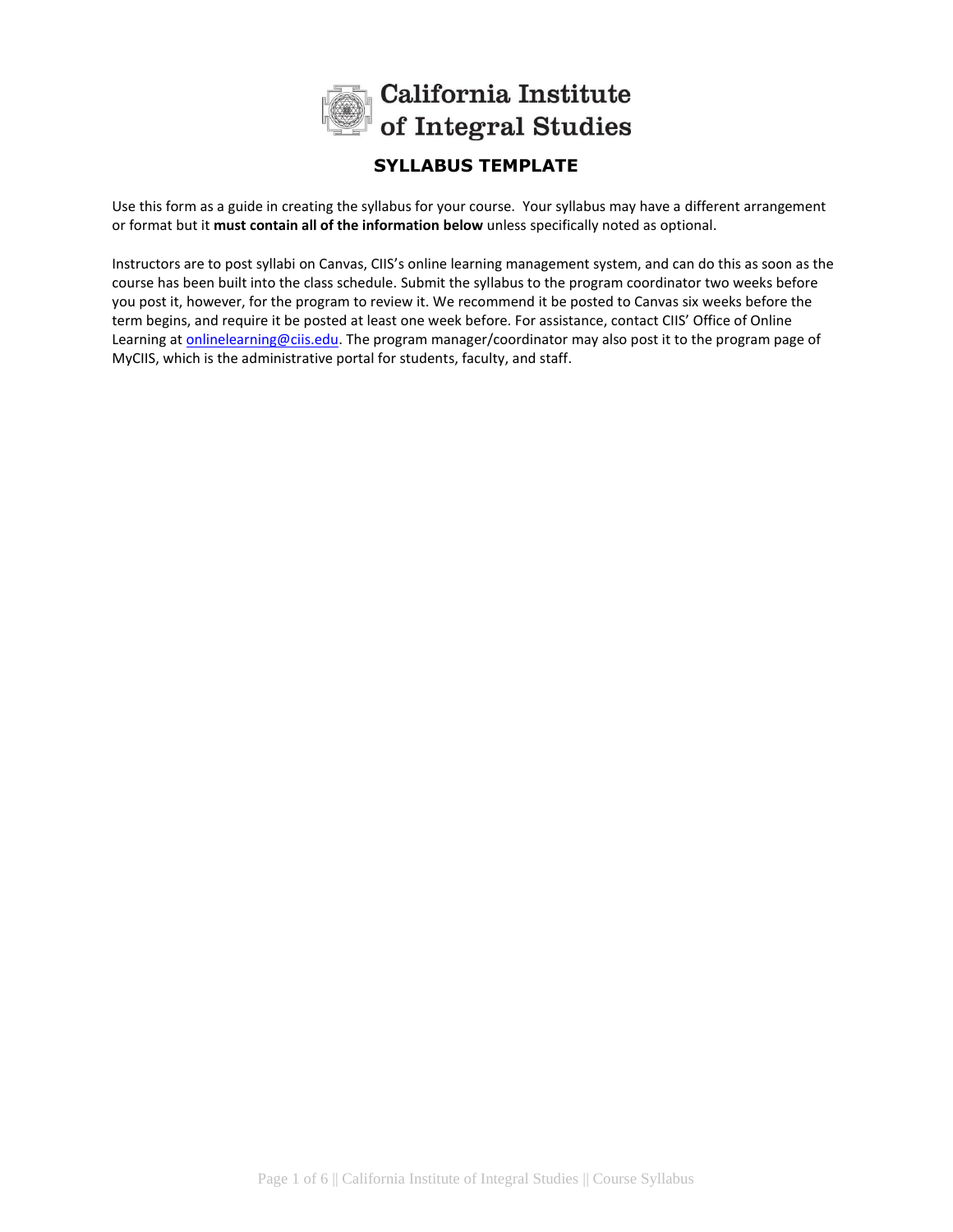# California Institute of Integral Studies

### **COURSE INFORMATION**

**Course Title: Course Number: Credit Hours: Grade Option:** - this is determined by the program; see the Catalog **Semester: Meeting Times and Days: Class Location: Online Component (if any): Special Events or Retreats:**

**INSTRUCTOR**

**Full Name/Title: Telephone Number: Office Location: Office Hours: Email Address:**

## **COURSE DESCRIPTION**

*Short description of the course, either from the course catalog or created by you. What are the big questions the course will address? How does the course connect to the curriculum?*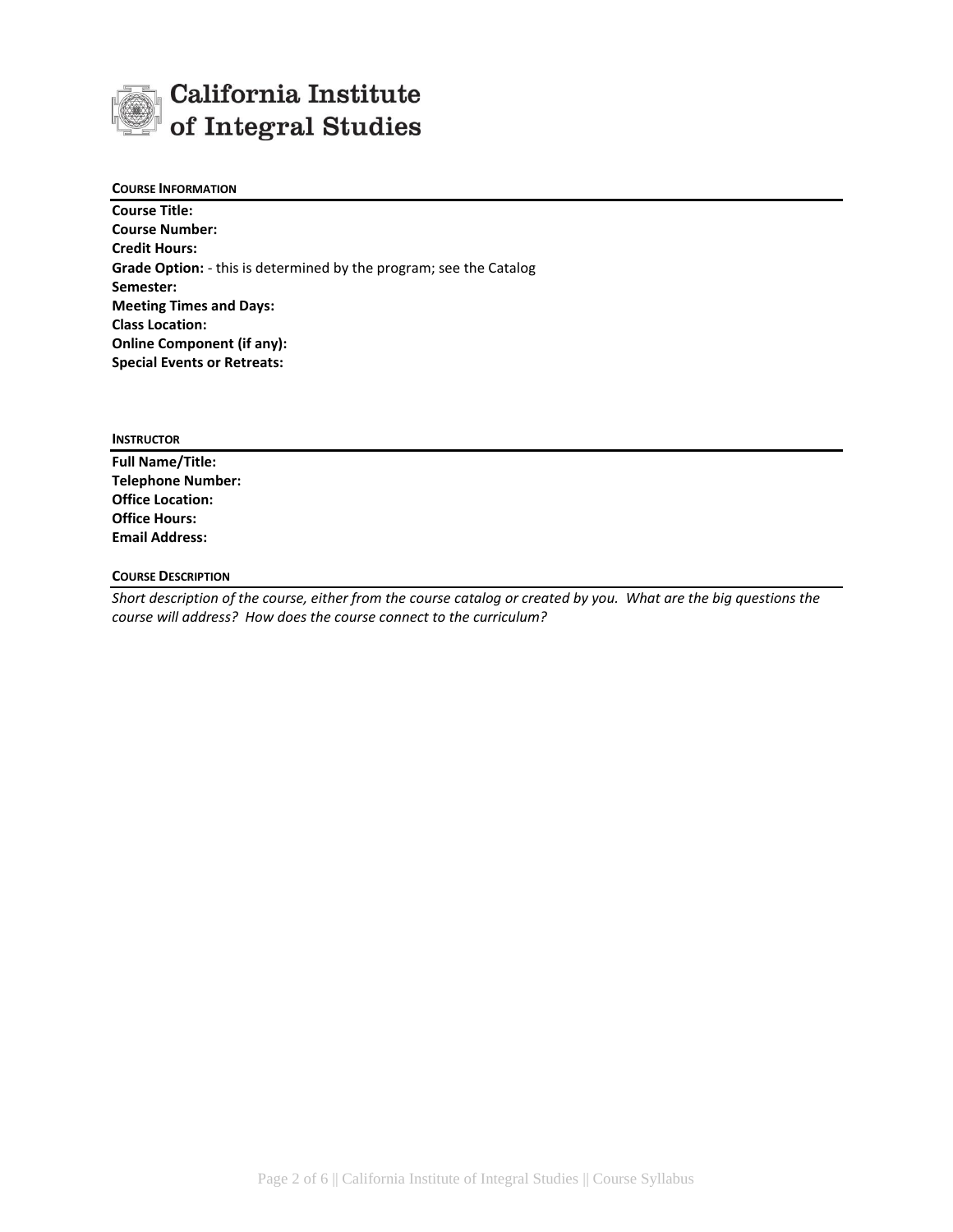*A statement or list of what you hope to accomplish in this course.*

## **STUDENT LEARNING OUTCOMES**

| Four to eight statements of what the student should expect to know or be able to do by the end of the course.<br>Student learning outcomes need to be concise, teachable and assessable. They form the foundation of the course<br>design.<br>1. |  |
|--------------------------------------------------------------------------------------------------------------------------------------------------------------------------------------------------------------------------------------------------|--|
| 2.                                                                                                                                                                                                                                               |  |
| 3.                                                                                                                                                                                                                                               |  |
| 4.                                                                                                                                                                                                                                               |  |
| 5.                                                                                                                                                                                                                                               |  |
| 6.                                                                                                                                                                                                                                               |  |
| 7.                                                                                                                                                                                                                                               |  |
| 8.                                                                                                                                                                                                                                               |  |
|                                                                                                                                                                                                                                                  |  |

## **COURSE TEXT AND MATERIALS**

*List required books and readings.*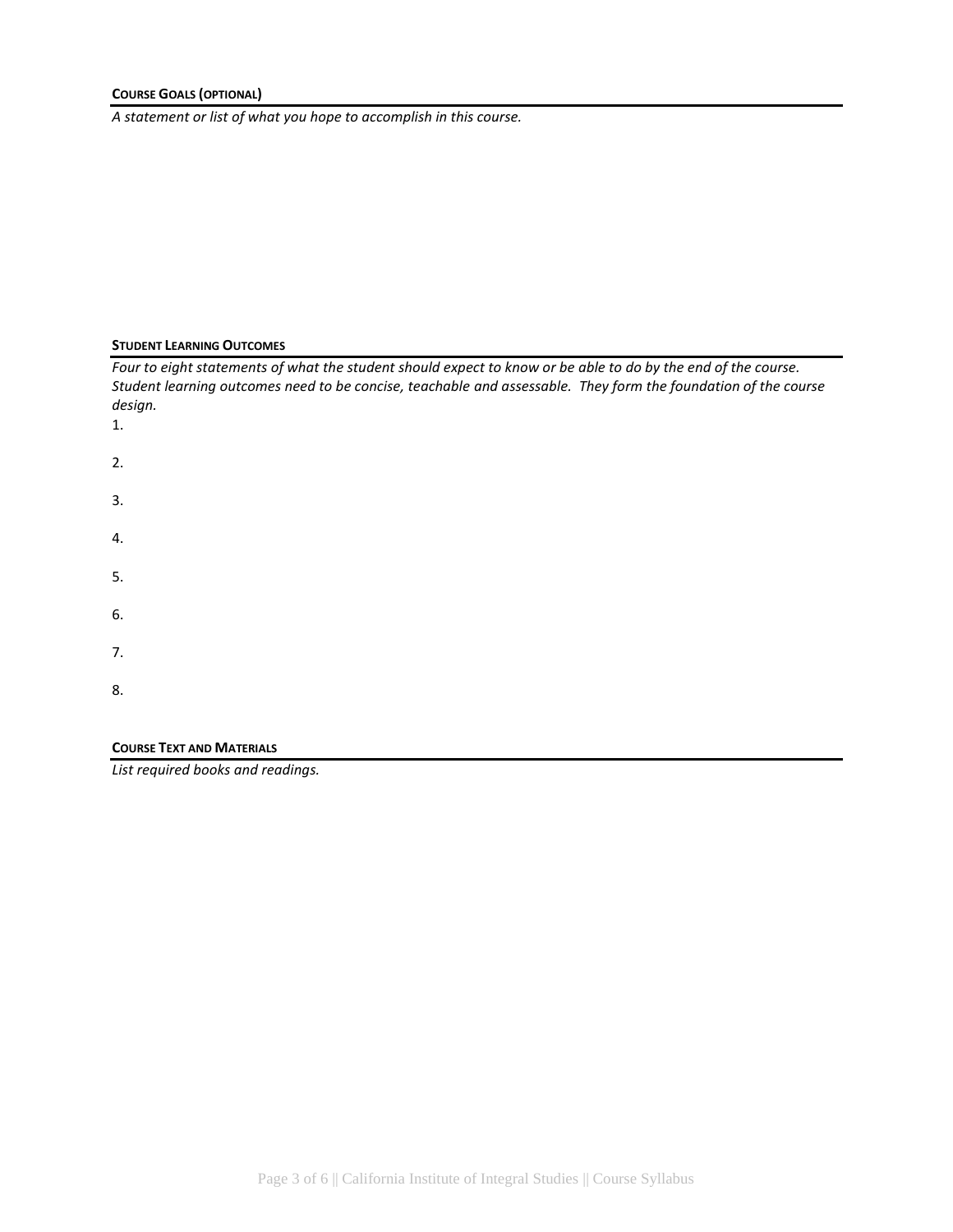#### **COURSE ASSESSMENT MEASURES**

*Specify how student learning will be assessed in the course, the weighting of the various assessments, and the due dates. If a paper is required, indicate the format to be used (e.g., ALA, Chicago, MLA); each program has a specified format.*

#### **COURSE CALENDAR**

*This is a week-by-week list of topics to be covered, materials to be read, special events and due dates for assignments. While the course calendar is required, instructors can signal that the plan is subject to change.*

**BIBLIOGRAPHY** *(OPTIONAL)*

*List suggested readings for research or greater depth in the subject matter.*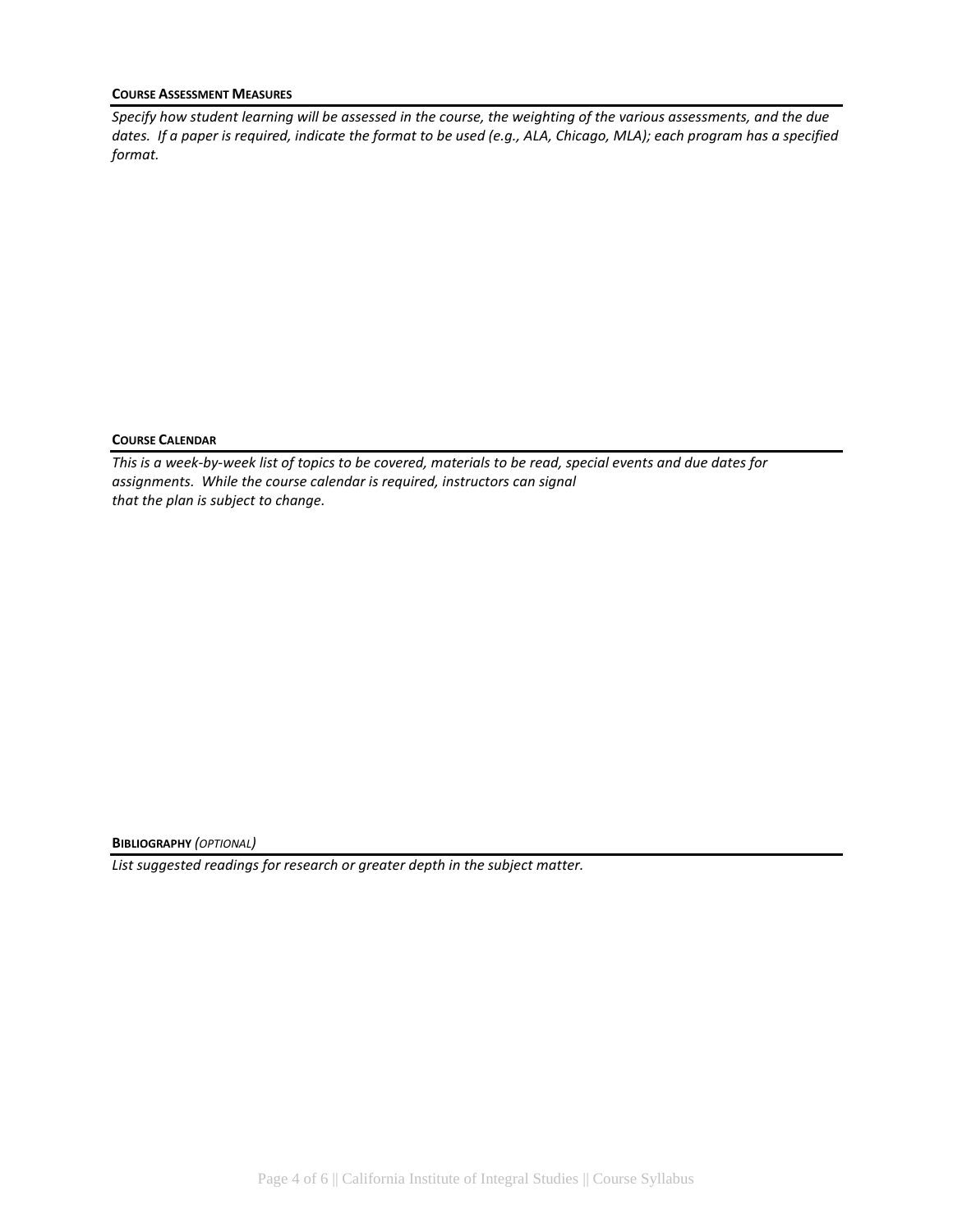#### **RELEVANT POLICIES**

It is strongly recommended that these policies be discussed with the students at the first class meeting. These are Institute policies and, as such, cannot be overridden by a program or instructor. You or your program may, however, enforce stricter versions of these policies. If so, then include those versions in your syllabus.

#### **Class Attendance Policy**

Students are expected to attend all class meetings regularly and punctually. Students are assigned an F (Failure) or NP (No Pass) grade if they are absent for more than 20 percent of a course. This maximum includes both excused and unexcused absences. Three instances of tardiness or leaving early are considered equivalent to one absence. Instructors may permit a student to deviate from this rule on the grounds of illness necessitating confinement for 24 hours or more, a death in the family, or other extreme emergencies. The instructor may request verification of these circumstances by a letter from a medical professional, the Dean of Students, or the Academic Vice President as appropriate. Due to the nature of some courses, individual programs, departments, and instructors may enforce stricter policies than these. Check the program handbook and/or the syllabus of a course to see these policies.

#### **Academic Integrity**

Creative and original scholarly research is at the heart of the Institute's academic purpose. It is essential that faculty and students pursue their academic work with the utmost integrity. This means that all academic work produced by an individual is the result of the individual's efforts and that those efforts acknowledge explicitly any contribution by another person. Reproducing another's work and submitting it as one's work without acknowledging the source is called "plagiarism," or stealing the intellectual property of another, which is the antithesis of scholarly research. Any use of other ideas or others' expression in any medium without attribution is a serious violation of academic standards. If confirmed, plagiarism subjects a student to disciplinary action.

#### **Policy on Incompletes** *(you or your program have the right to not allow incompletes)*

Students anticipating being unable to complete a course may request permission from the instructor to receive an "I" (Incomplete) grade; students who have not completed the work required for a course are not to be given a passing grade in the course without completing the required work. CIIS courses are expected to be organized in a way that allows work to be completed during the semester the course is being offered. Below are the policies related to incomplete grades:

- 1. Permission to be given an "I" grade is given only in the following circumstances:
	- a. medical reasons documented by a health-care professional;
	- b. a family emergency verified with supporting documentation; or
	- c. decision by faculty member based on exceptional pedagogical reasons.
- 2. The instructor has the right to refuse to grant an "I" grade.
- 3. The Registrar's Office does not record an "I" grade without receiving an Incomplete Grade Request Form signed by the student and the instructor by the grade submission deadline. This form stipulates what coursework is remaining and its due date.
- 4. The instructor, not the student, determines the deadline for the remaining coursework. This deadline cannot exceed two semesters (including summer) from the last day of the semester in which the course took place, and can be earlier. (For example, if the course is in fall 2011, the student has until the last day of summer 2012 to submit the work unless the instructor specifies an earlier deadline.) The maximum deadline for an Incomplete given for exceptional pedagogical reasons is one semester. This deadline is not extended for students who are on a leave of absence, become inactive, or refrain from registering for any semester while the work remains outstanding.
- 5. If the student does not submit the coursework by this deadline, the "I" grade converts to an "IN" (Permanent Incomplete). An "IN" is irreversible.
- 6. Students may not graduate with an "I" grade on their record *even in an elective course*. Students may graduate with an "IN" grade on their record, provided that if the IN was for a required course, the student later successfully repeated the course.